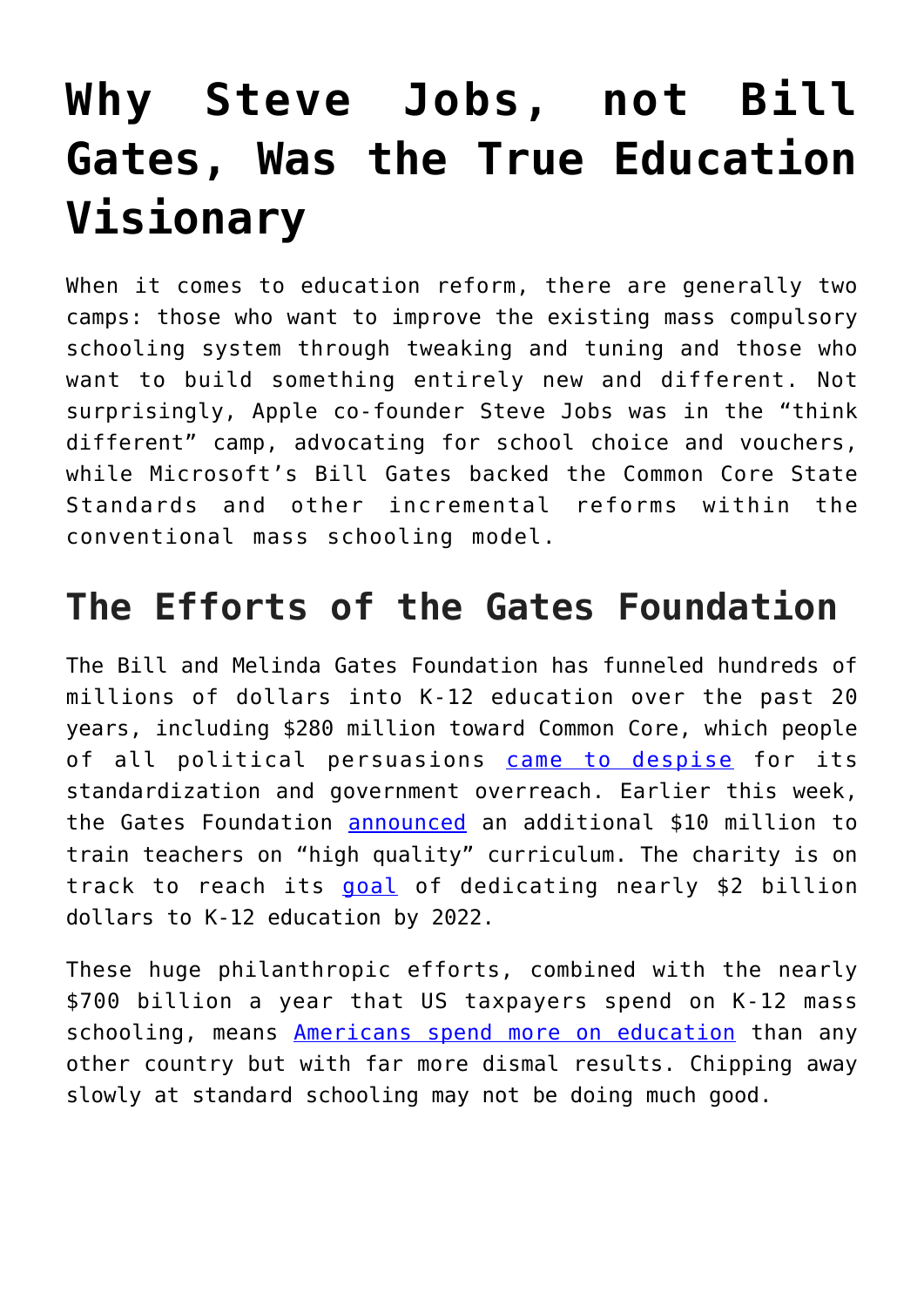## **Jobs Saw the Need for Disruption**

Steve Jobs recognized this. He saw that true educational transformation requires disrupting the entire mass schooling model. As he did with his revolutionary Apple products, Jobs envisioned an education system that is innovative, experimental, and individualized for each learner. In a 1995 [interview](http://americanhistory.si.edu/comphist/sj1.html) with the Smithsonian Institution, Jobs asserted his support for vouchers and entrepreneurial educators:

 *I believe very strongly that if the country gave each parent a voucher for forty-four hundred dollars that they could only spend at any accredited school several things would happen. Number one, schools would start marketing themselves like crazy to get students. Secondly, I think you'd see a lot of new schools starting…You could have twenty-five-year-old students out of college, very idealistic, full of energy instead of starting a Silicon Valley company, they'd start a school. I believe that they would do far better than any of our public schools would. The third thing you'd see is, I believe, is the quality of schools again, just in a competitive marketplace, start to rise. Some of the schools would go broke. A lot of the public schools would go broke. There's no question about it. It would be rather painful for the first several years…But far less painful I think than the kids going through the system as it is right now.*

For Jobs, vouchers were only one piece of the education transformation puzzle. He realized that an incremental approach to reforming the existing mass schooling model does not work because of the power structures and bureaucratic tendencies inherent in conventional schooling. In the same Smithsonian [interview](http://americanhistory.si.edu/comphist/sj1.html), Jobs said:

*I'd like the people teaching my kids to be good enough that they could get a job at the company I work for, making a hundred thousand dollars a year. Why should they work at a*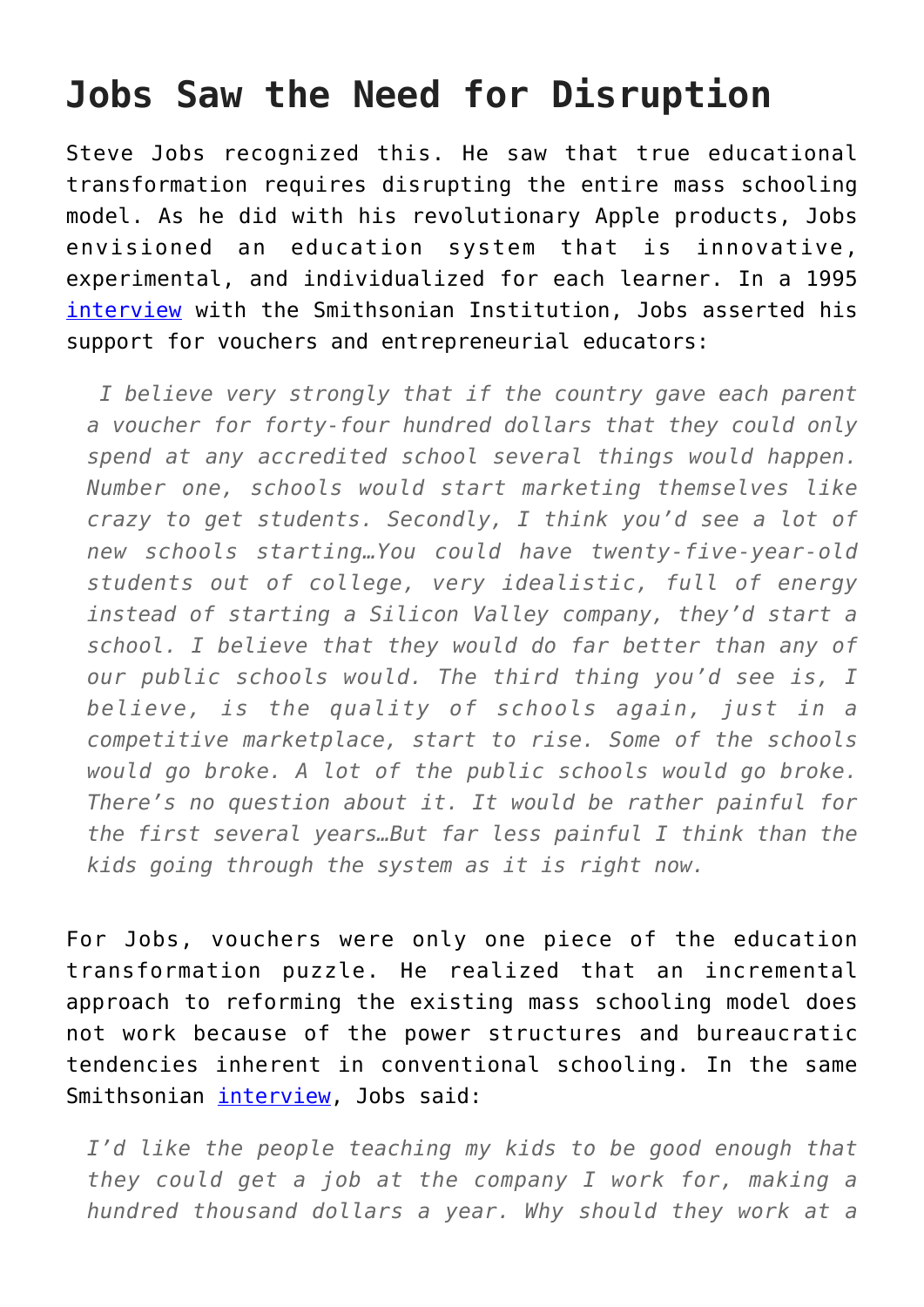*school for thirty-five to forty thousand dollars if they could get a job here at a hundred thousand dollars a year? Is that an intelligence test? The problem there, of course, is the unions. The unions are the worst thing that ever happened to education because it's not a meritocracy. It turns into a bureaucracy, which is exactly what has happened. The teachers can't teach and administrators run the place and nobody can be fired. It's terrible.*

## **Two Different Experiences, Two Different**

The vastly different education policy approaches favored by Gates and Jobs may be due in part to their own childhood schooling experiences. Gates attended a private day school, Lakeside School, in Seattle, Washington, and [said](https://www.gatesfoundation.org/media-center/speeches/2005/09/bill-gates-lakeside-school) in 2005: "Lakeside was one of the best things that ever happened to me."

Jobs, on the other hand, had a far less favorable reaction to his public schooling. He [recalled:](http://americanhistory.si.edu/comphist/sj1.html)

*School was pretty hard for me at the beginning. My mother taught me how to read before I got to school and so when I got there I really just wanted to do two things. I wanted to read books because I loved reading books and I wanted to go outside and chase butterflies. You know, do the things that five-year-olds like to do. I encountered authority of a different kind than I had ever encountered before, and I did not like it. And they really almost got me. They came close to really beating any curiosity out of me.*

While both of these tech moguls dropped out of college to start wildly successful businesses, their opinions on K-12 education policy reflect many of the differences that came to symbolize their respective companies. Apple's visionary motto